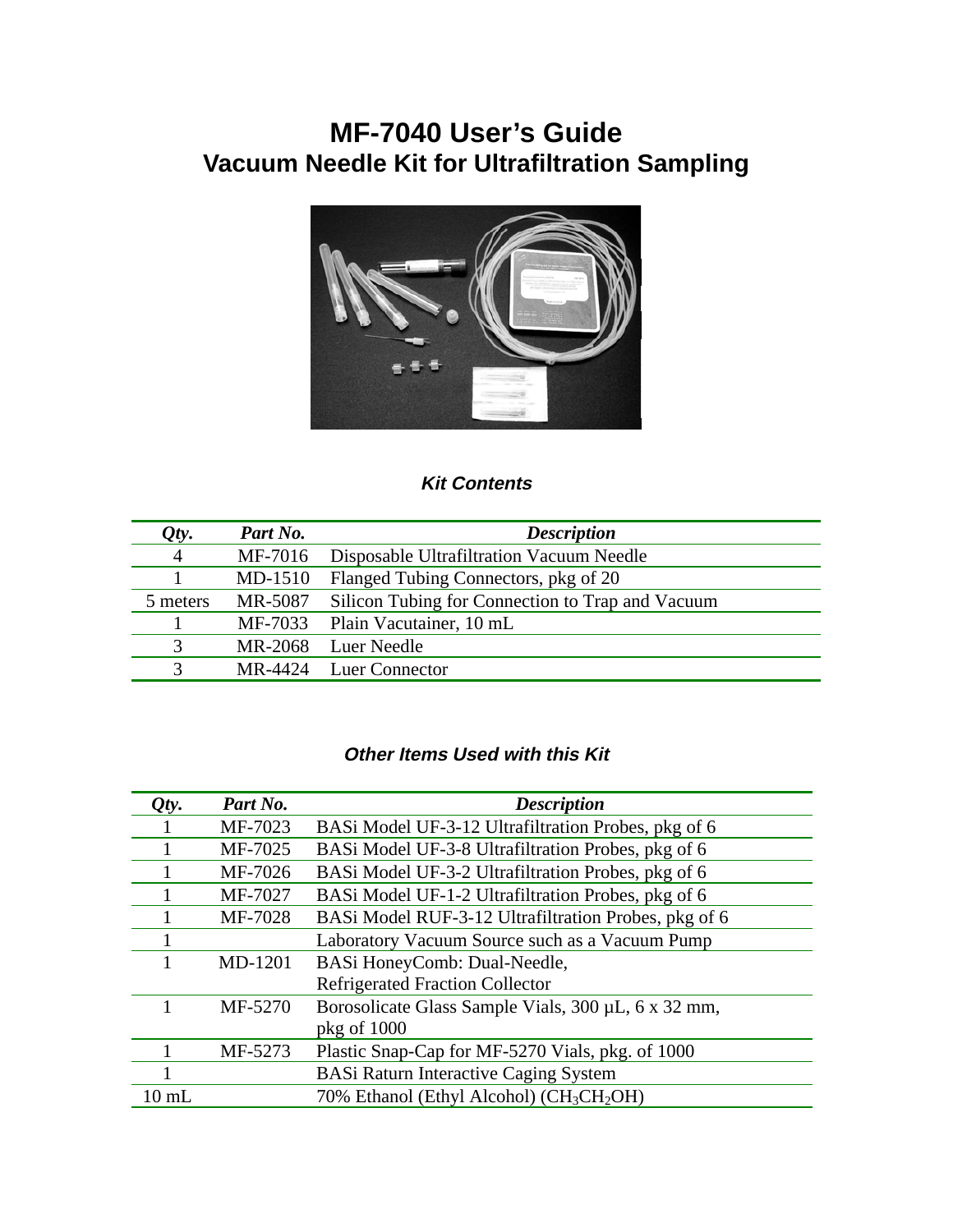#### **Introduction**

This kit provides the means to collect ultrafiltrates into standard glass vials on a HoneyComb refrigerated fraction collector. The advantages to this method include:

- 1) automation of *in vivo* ultrafiltration sample collection
- 2) the ability to collect small volume samples with precision
- 3) simultaneous collection from two separate ultrafiltration probes
- 4) refrigeration of the collected ultrafiltrates
- 5) better control of applied vacuum

*In vivo* ultrafiltration relies on use of an ultrafiltration probe and a vacuum source to withdraw extracellular fluid from living tissue in a freely-moving subject. The fluid can't be collected at a rate exceeding the rate of its replenishment by blood vessels within the same tissue. Therefore, collection of ultrafiltrates provides more than just a fluid for analysis. It also provides an indirect indication of blood flow to a particular tissue. Timed collections of weighed ultrafiltrates can provide a useful index of blood flow to a particular tissue. This kit provides a needle designed for use with the BASi HoneyComb fraction collector. When used as described, this instrument can automatically collect ultrafiltrates into as many as 999 sealed and refrigerated vials at a preset interval ranging from 0.1 minutes to 99 hours.

#### **About Ultrafiltration Probes**

BASi ultrafiltration probes have model numbers which describe their construction. Take for example the models UF-1-2 and RUF-3-12. The designation UF means a standard ultrafiltration probe suitable for use with rodents, while the term RUF means a reinforced ultrafiltration probe for use in dogs, sheep and other large mammals. The numbers tell you the number of membrane loops used in the probe and the length of the membrane in each loop. For example, UF-1-2 is a standard probe with one loop of membrane that is 2 cm in total length. Because the membrane is folded into a loop, the length of the loop itself will be half the length of the membrane, in this case 1 cm. The RUF-3-12 probe is a reinforced probe with 3 loops of membrane each being 12 cm long. The loop will be 6 cm long. Ultrafiltration flow rates increase with the surface area of membrane, so the UF-1-2 probe will produce much slower flow rates than the RUF-3-12 probe.

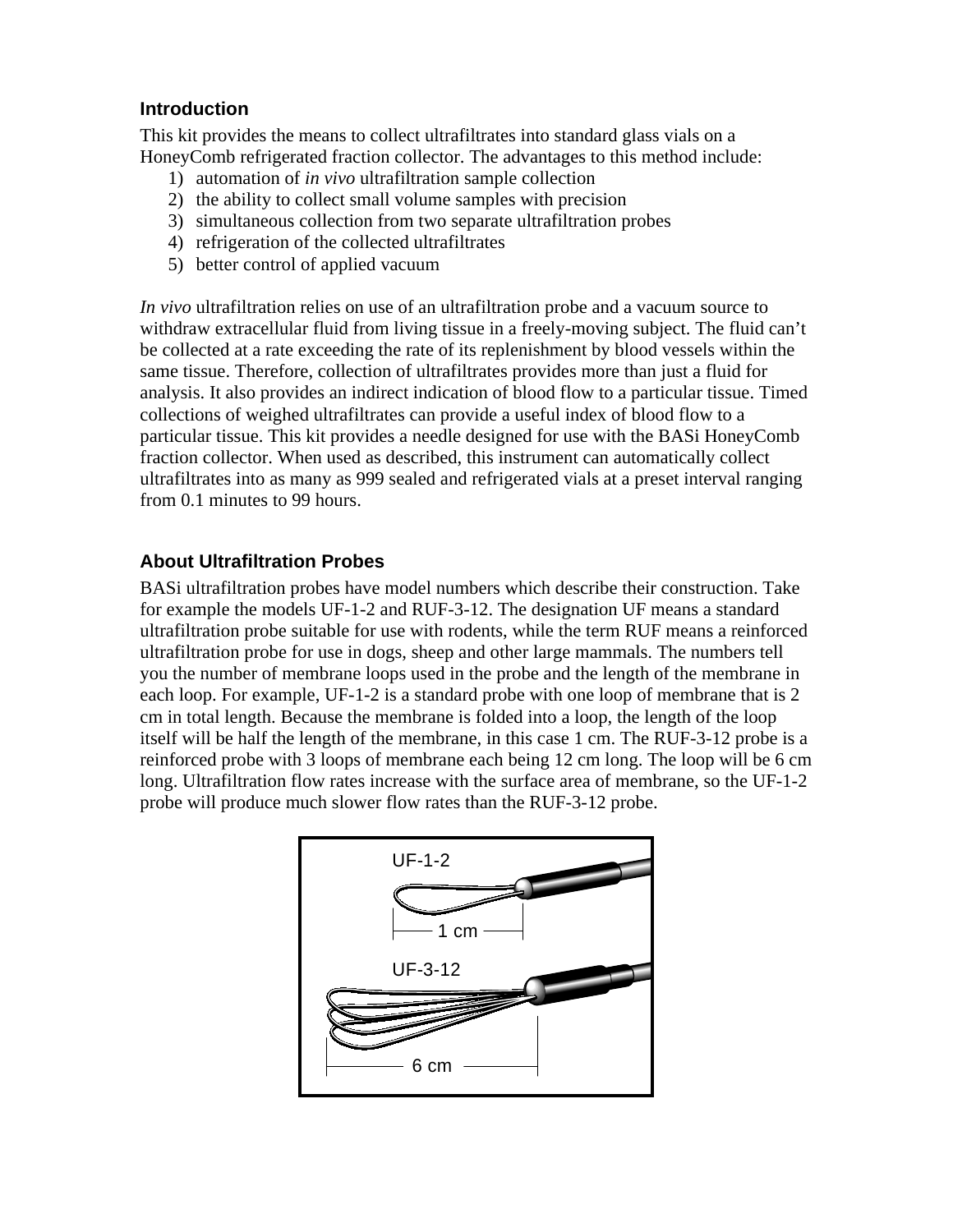## **Principles of Operation**

Ultrafiltration probes have typically been used with vacutainers which provide the vacuum source needed to withdraw fluid from tissue. The vacuum needle accessory creates a mini-vacutainer every time it pierces the septum of a sealed collection vial by evacuating all of the air inside the vial. The central cannula on the needle is attached to the ultrafiltration probe, while the side cannula on the needle is attached to a vacuum source. To protect the vacuum source from contamination, a simple trap is constructed of a vacutainer, luer needles, luer connectors and tubing. Two vacuum needles may be connected to one trap and one vacuum source.

The vacuum needle is intended to be a disposable item. Use of a new needle is recommended to avoid potential problems with drug carryover during pharmacokinetic studies, or bacterial growth inside the needle between studies. Once in use, a vacuum should continue to be supplied to the needle in order to promote continuous flow through the needle. This is particularly important to avoid bacterial contamination which can influence concentrations of biomarkers (e.g. glucose, amino acids, other nutrients) in the collected samples.

#### **Installing The Needle**

1. Locate the needle carrier on the BASi HoneyComb fraction collector. One of the two needle positions may be blocked with a set screw if you are using a collector from the Culex Automated Blood Sampler. Remove set screw with an Allen wrench.

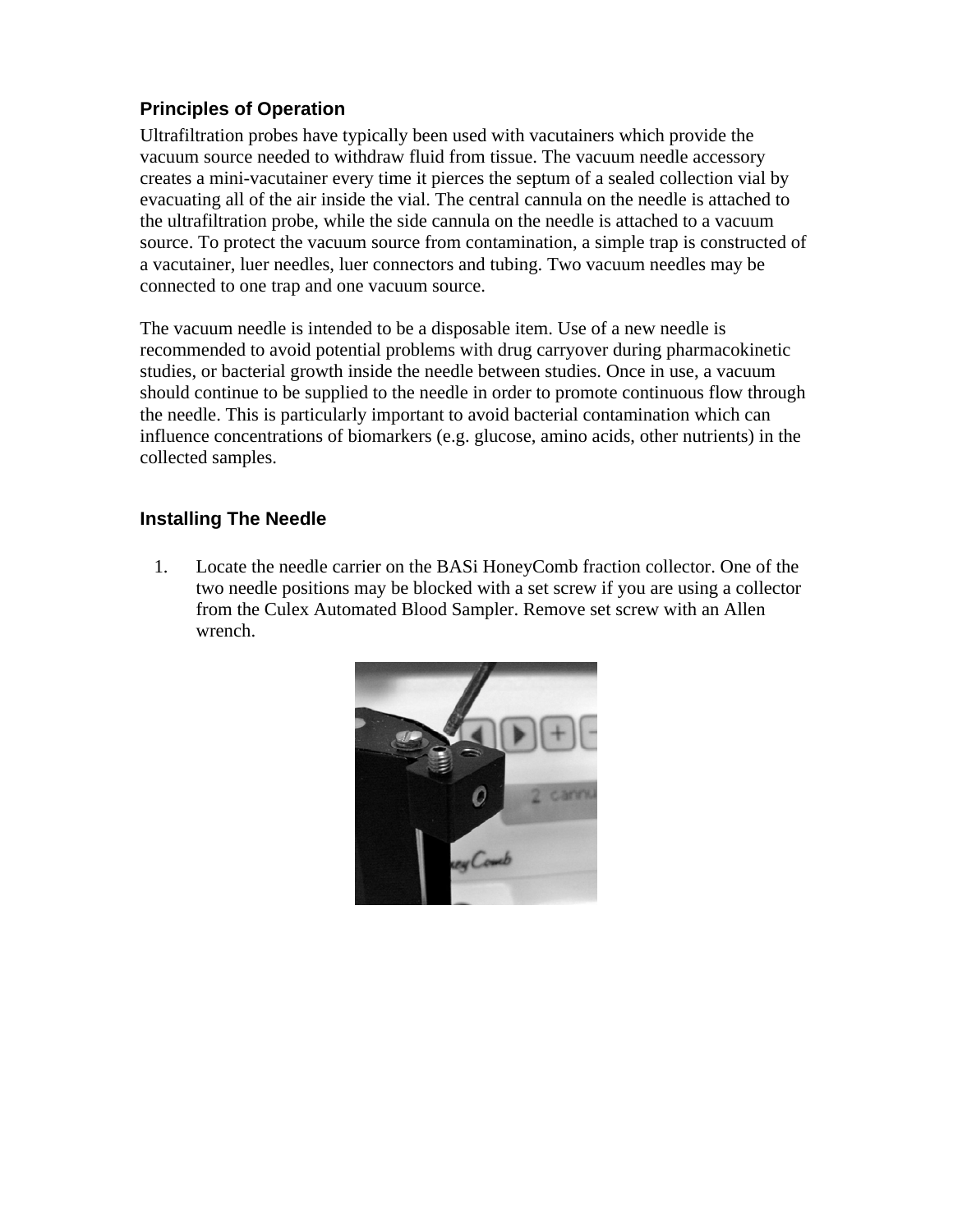2. Insert one or both vacuum needles into the needle carrier by hand. Do not use tools. Advance the needle until it just touches the top of the needle carrier. Do not overtighten.



3. Soak the MD-1510 tubing connectors in 70% ethanol for at least 30 minutes. Remove one connector and attach one end to the conducting tube of the ultrafiltration probe and the other end to the center cannula on the vacuum needle as shown. Allow the alcohol to evaporate completely to ensure that the connector has fully contracted to form a tight seal between the probe and the needle.

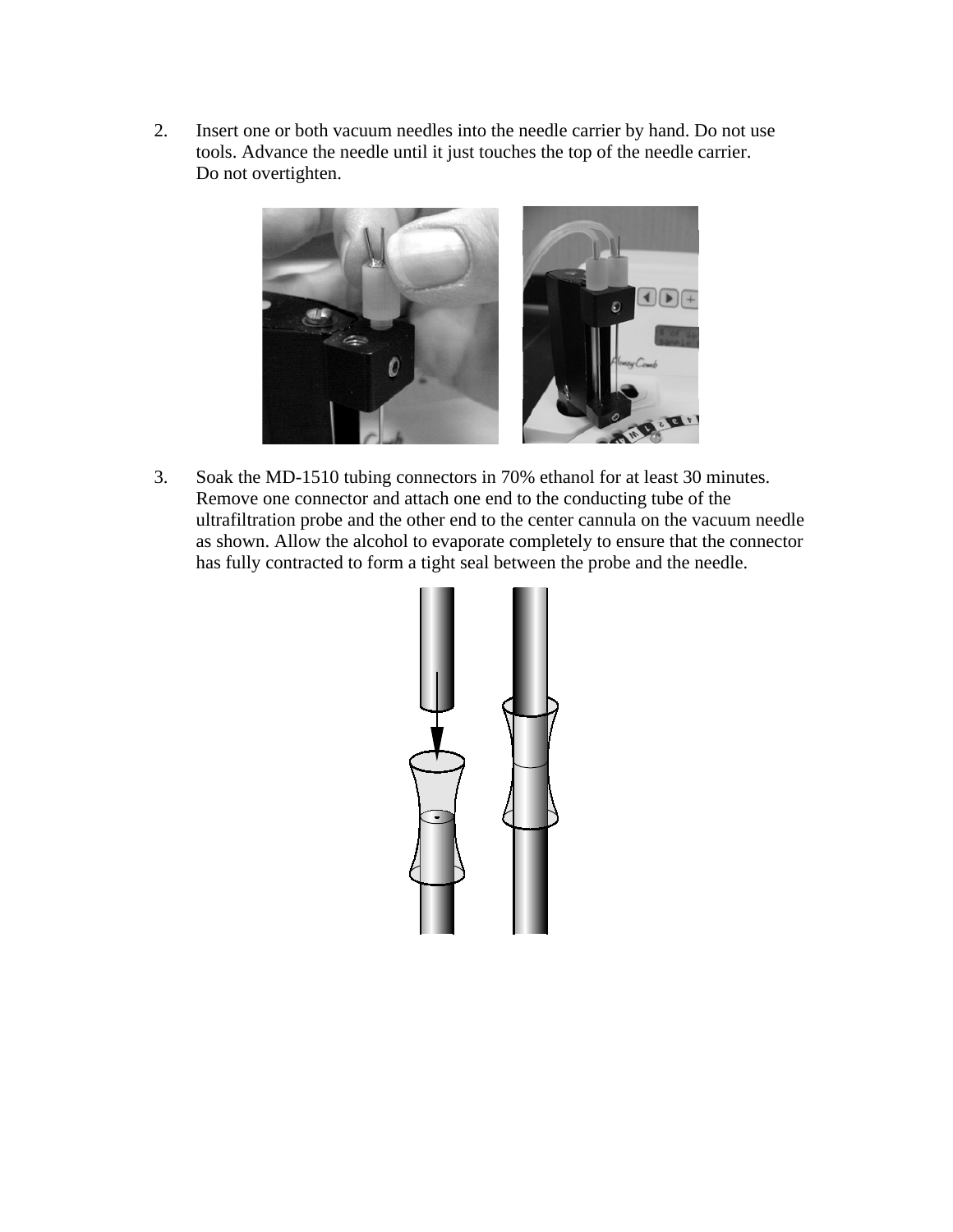4. Cut a convenient length of tubing to make the connection between the side cannula on the vacuum needle and the trap. Insert the tubing over the vacuum needle and place one of the luer connectors into the other end of the tubing. Attach one of the needles to the tube and use this needle to pierce the septum of the vacutainer. The vacutainer will serve as a trap to contain spills from an overfilled vial and protect your vacuum source.



- 5. Prepare another piece of tubing with a connector and needle and pierce the septum of the vacutainer again. The other end of the tubing must be connected to the vacuum source in the lab. Since the nature of the vacuum source is unknown to us, we rely on your ingenuity to make this connection. We have used combinations of luer connectors and pipette tips to fashion a nozzle that will fit over a vacuum spout.
- 6. If you wish to connect the second vacuum needle, repeat steps 1 to 4.
- 7. Load capped vials into the fraction collector. If you wish to weigh the ultrafiltrate, we recommend the use of Chads for Vials as a way to label each vial and provide a convenient handle for transfer in and out of the balance.



*Chad labeled vial.*